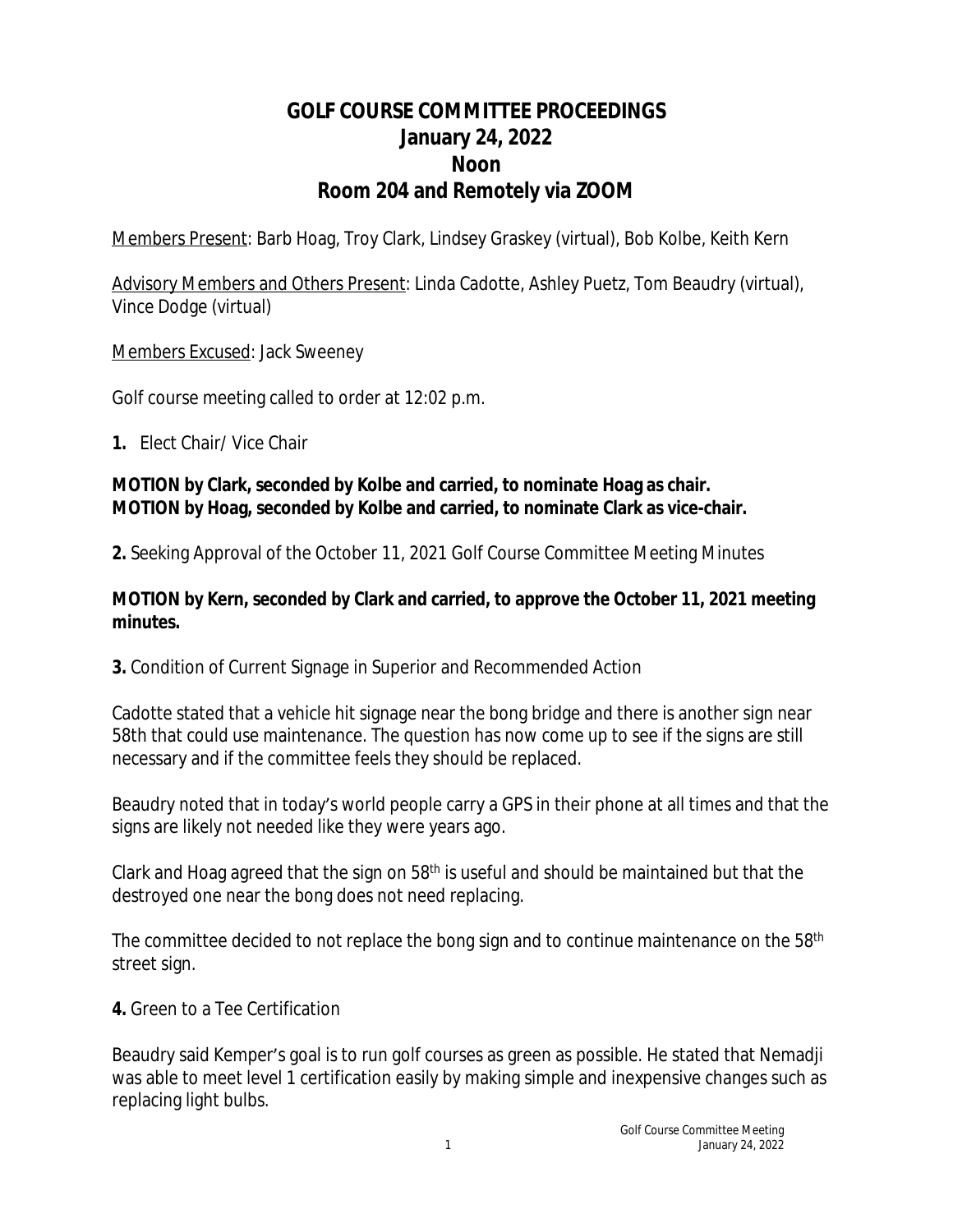Dodge stated obtaining the second level was straightforward as he had already been following the requirement but that he needed to have the documentation lined up to prove it. Level II required best practices for things such as knowing when to or not to treat for pests. Dodge is now working on Audubon certification. The next step will be implementng the environmental plan that has been designed. This certification is more involved and more difficult to obtain.

### **5.** 2022 Meeting Schedule

Hoag stated that the committee is currently doing a monthly meeting on the 4<sup>th</sup> Monday of each month at noon.

### **MOTION by Kern, seconded by Kolbe and carried, to keep the current meeting schedule.**

- **6.** Standing agenda items:
	- a. Profit/Loss Budget/Actual Statement
		- a. Beaudry stated that actual revenues were ahead of budgeted in December. 2021 overall Net Income ended at \$240K where \$131K had been budgeted and prior year net income was \$133K. 2021 had \$3K more rounds than 2020.
	- b. General Manager/Golf Pro report
		- a. Beaudry mentioned they did a December Holiday sale and they have found someone to fill the marketing position. They are also working to fill the assistant golf professional position. Beaudry also stated they are working to start a Sunday brunch for this season and table side service.
		- b. Golf Simulator Beaudry told the committee that the check payment has gone out, the simulator is scheduled to be installed in the fall and schedule signups will be released this summer.
		- c. Ice festival Beaudry shared that Nemadji is participating in the annual ice festival this year by having lighted mini golf from 5-8 pm Friday and normal mini golf on Saturday from 10am to 4pm. Participation is free and they will be collecting donations for United Way and offering \$1 off coupons for Sunday brunch.
	- c. Superintendent Grounds/Maintenance report
		- a. Dodge explained the change to the capital plan that was brought forward to the Finance Committee in order to add the purchase of a rough mower and seeding units for 2022. These changes were needed upon evaluation after the end of the season. The resulting capital plan is the same dollar spend for the year.
		- b. Kern stated that the Finance Committee supported the decision and that he was happy to see the efficiency these changes will make for the course and commended Kemper for evaluating and bringing forward the changes.